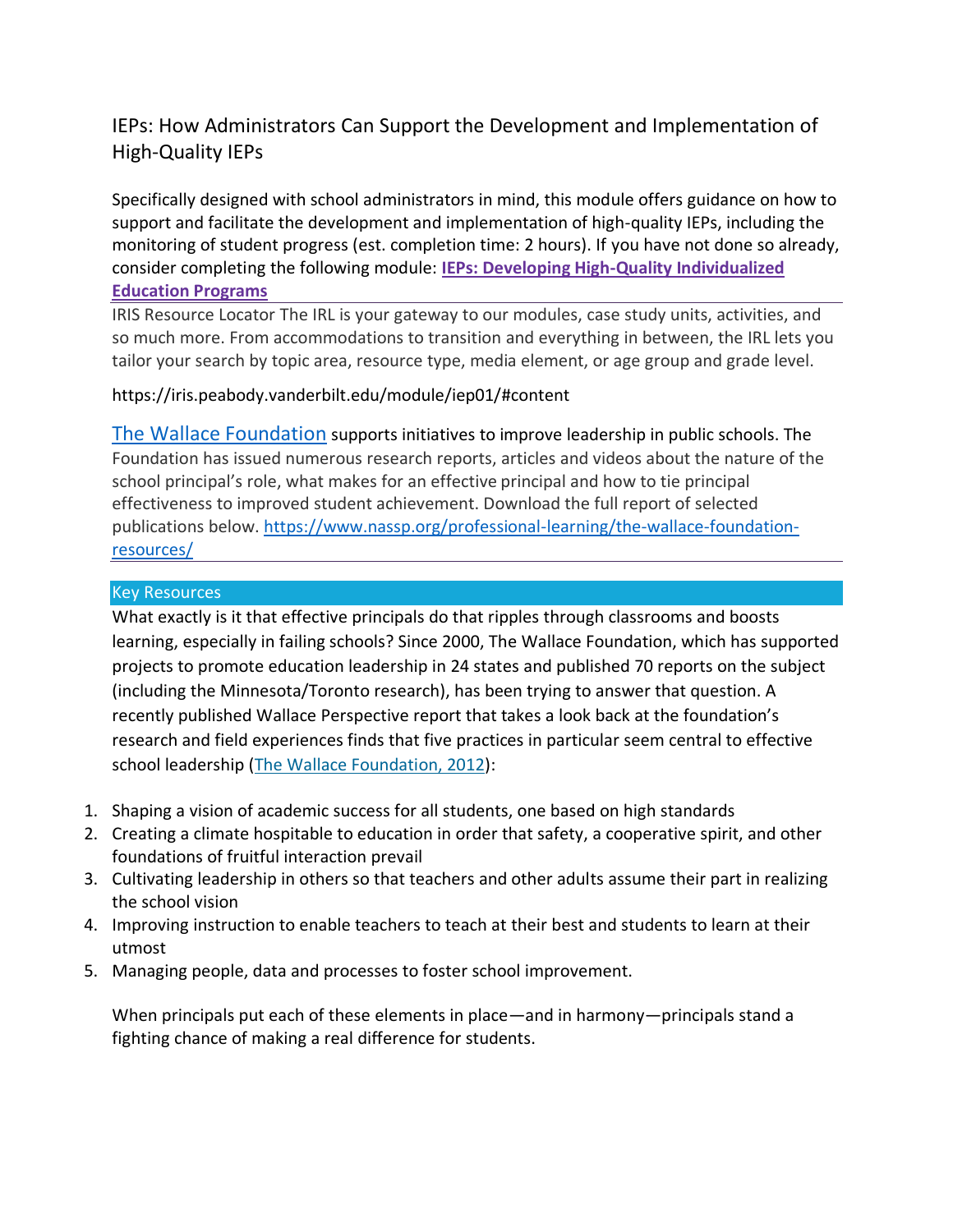# Key Practice 1: Shaping a Vision of Academic Success for All Students

# **Design Challenge Statement**

How might we employ our school leadership team (SLT) to mobilize our school's vision of academic success for all students? As part of this design challenge, you'll work with your team to design a process and/or tool to evaluate SLT actions and decisions on the basis of their contribution to a vision of academic success for all students.

# **Tool: Collaborative Conversation Guide**

Leaders will learn how to use the Collaborative Conversation Guide Prototype to improve their decision-making process. This guide provides an evidence-based framework relative to student outcomes for structuring conversation around key processes, instructional grouping, instructional delivery, and collaborative culture.

#### [Collaborative](https://drive.google.com/file/d/0B2pV5JJighncbUpCc2NQV3Fxd0U/view) Conversation Performance Guide

### [Watch](https://www.youtube.com/watch?v=MbfFG-7Y3Yc&feature=youtu.be) Video

#### **Tool: Leadership Team Dashboard**

Leaders will learn about the importance of leveraging the capacity of their leadership team. Through the use of a Leadership Team Dashboard, authentic structure and resources will assist leaders in shaping and monitoring a consistent schoolwide vision for student success.

#### Leadership Team Dashboard [Presentation](https://drive.google.com/file/d/0B2pV5JJighncQnBRdUFCYmFiejQ/view) [Watch](https://www.youtube.com/watch?v=--nLBeMeqnQ&feature=youtu.be) Video

#### **Building Ranks Dimensions**

Student-Centeredness; Equity; Communication; Collborative Leadership; Curriculum, Instruction and Assessment

# Key Practice 2: Creating a Climate Hospitable to Education

#### **Design Challenge Statement**

How might we provide teachers more leadership opportunities? As part of this design challenge, you'll work with your team to design products and tools that cultivate opportunities for teacher leadership that enhance a school's climate and optimize its potential for supporting the educational mission of the school.

#### **Tool: PowerPoint Presentation on Fostering Teacher Leadership**

Leaders will learn how to enhance their school's climate by fostering and developing teacher leadership in the building. This prototype highlights proven, research-based practices in identification of potential leaders; methods for selecting teacher leaders; and ideas for how to train teacher leaders.

Fostering Teacher Leadership [Presentation](https://drive.google.com/file/d/0B2pV5JJighncTUxEUmdnMFpoNms/view)

[Watch](https://www.youtube.com/watch?v=oN1tm7kKmAk&feature=youtu.be) Video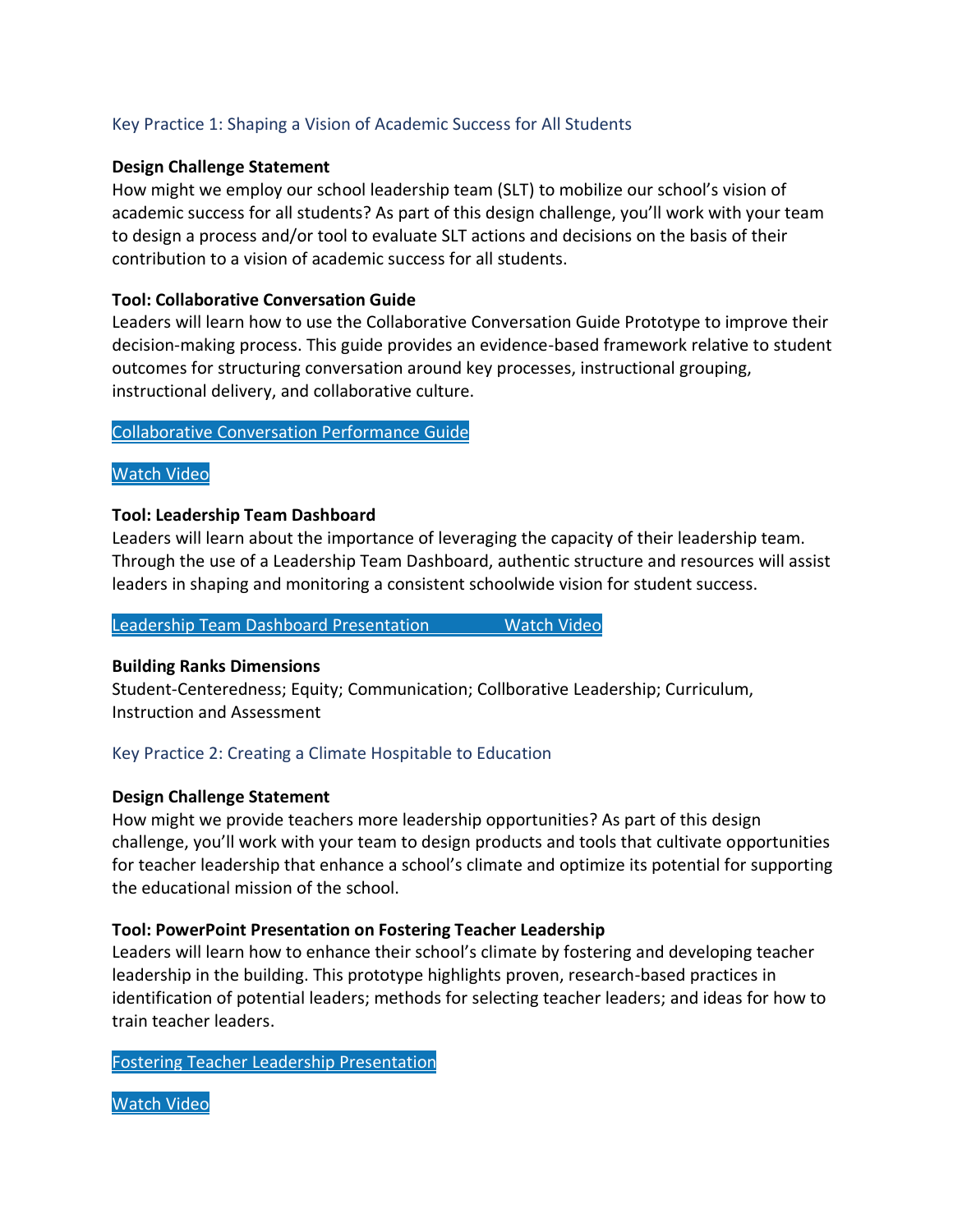# **Building Ranks Dimensions**

Collaborative Leadership, Human Capital Management

# Key Practice 3: Cultivating Leadership in Others

#### **Design Challenge Statement**

How might we increase teacher collaboration? As part of this design challenge, you'll work with your team to design tools for promoting teacher collaboration.

### **Tool: A Roadmap to Effective PLCs**

Leaders will learn about an interactive prototype that supports the principal in increasing teacher collaboration during Professional Learning Community (PLC) time to improve student achievement. This prototype features a self-assessment; a diagnostic area of focus; and targeted resources including videos, templates, protocols, and rubrics within each area, which allow leaders to evaluate the progress of the PLC work in their buildings.

### [Roadmap](https://www.nassp.org/wordpress/wp-content/uploads/2019/06/Roadmap_to_Effective_PLCs_2017-06-27.pptx) to Effective PLCs

#### **Building Ranks Dimensions**

Student-Centeredness; Collaborative Leadership; Results-Orientation; Curriculum, Instruction and Assessment; Reflection and Growth

### Key Practice 4: Improving Instruction

# **Design Challenge Statement**

How might we develop common understanding of how literacy develops across grade levels? As part of this design challenge, you'll work with your team to design a tool for promoting deep understanding of literacy acquisition and development across grade levels.

#### **Tool: ProLit: Literacy Integration Tool**

Leaders will experience a dashboard of the effective components of literacy integration in all subject areas. Appreciative inquiry serves as the foundation of integrating literacy. Information and ideas on how to use this approach are included, along with videos, rubrics, and other resources for literacy in math. The shell is built for other areas of literacy integration and can be populated by the leader according to their needs.

#### [Roadmap](https://www.nassp.org/wordpress/wp-content/uploads/2019/06/Roadmap_to_Effective_PLCs_2017-06-27.pptx) to Effective PLCs

#### **Building Ranks Dimensions**

Equity; Communication; Results-Orientation; Curriculum, Instruction and Assessment; Human Capital Management

# Key Practice 5: Managing People, Data, and Practices to Foster School Improvement

#### **Design Challenge Statement**

How might we use student work as a data source to plan instruction? As part of this design